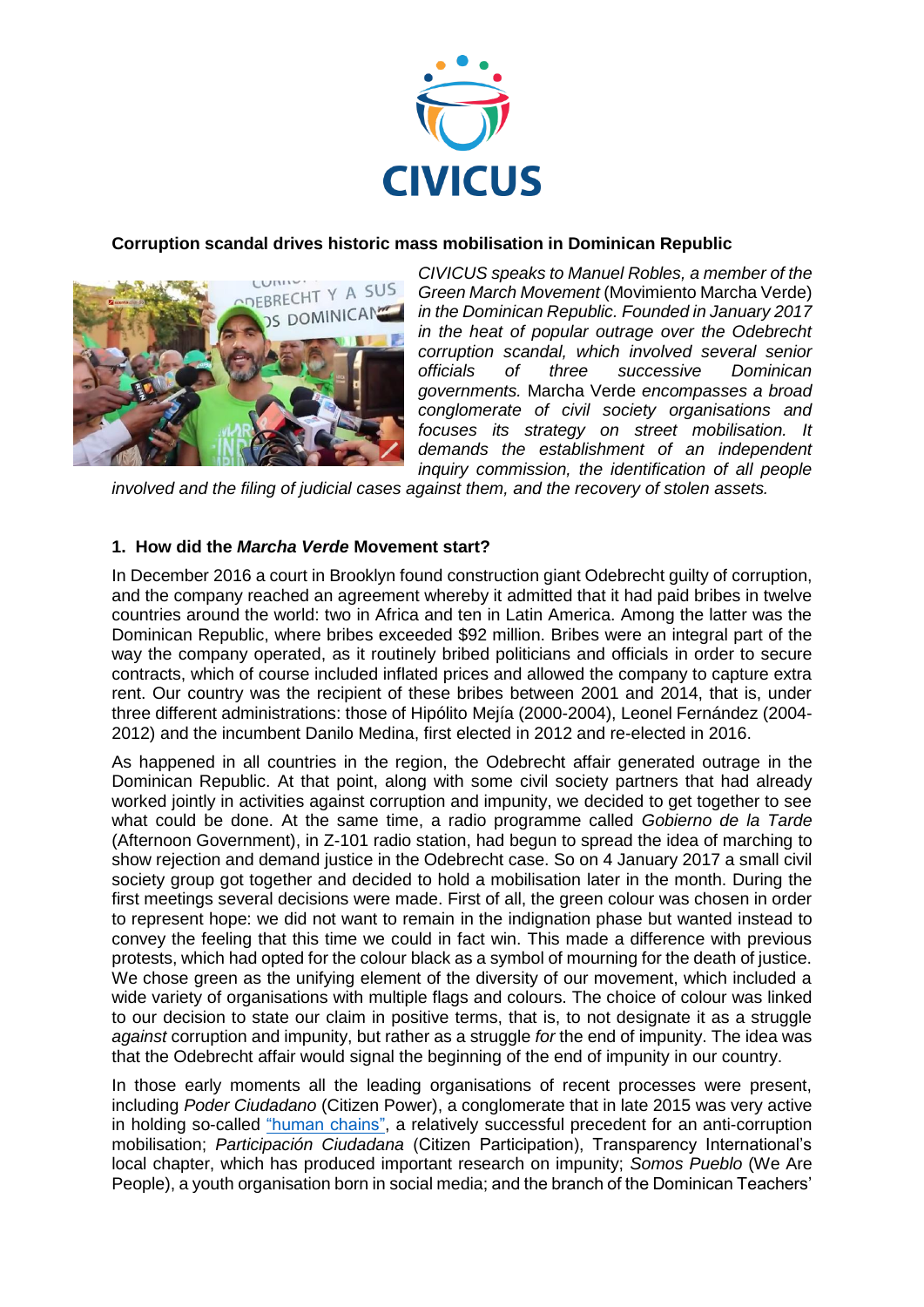

Association led by María Teresa Cabrera. Cabrera had also spearheaded the *4% Movement*, which demanded an increase in public spending on education as required by law, and was one of the main precedents of successful social mobilisation in the country. In our first meeting we set the date for the first mobilisation: 22 January 2017.

# **2. How was the call for mobilisation disseminated?**

To tell the truth, at first we thought this would be a modest event; in fact, the first goal we set for ourselves was to gather around 6 000 people – that was the number we thought we would be able to bring together. We only had a couple of weeks to organise this. We got in touch with all the civil society groups we had links with, and also with partisan groups. With the latter we held meetings and set the rules straight: we would keep a single colour, there would be not partisan leadership, and this would remain a citizen expression, so political activists would be allowed to participate as long as they did so in their individual capacity as citizens. They all accepted the rules, and therefore from the outset we worked along with a vast network of social and political organisations, and we did so in an atmosphere of relative harmony, which in view of our past experience is quite uncommon. This was indeed an impressive achievement, given the very broad spectrum encompassed by our coalition – which, for instance, included both LGBTI organisations and evangelical groups. These are groups that strongly oppose one another around other issues, but for this cause they agreed to sit at the same table.

*Marcha Verde* includes organisations with various strengths: some are more able to mobilise on social media, while others are better at handling more conventional channels. We spread our call in as many ways as we could. Social media played an important role, but radio and television were vital, in that they not only spread the word but some journalists also led the process with an activist attitude and a discourse along the same lines as ours. The issue was powered by the journalists of *El Gobierno de la Tarde*, which is transmitted by the radio station that has by far the largest audience in the country. Its anchors are well respected and the transmission, which reaches all social sectors alike, became an activist voice on behalf of this process. This allowed for rapid dissemination of our calls for mobilisation. The same happened with several television programmes; as a result, the process had authentic media leadership.

When we mobilised on 22 January we did not yet have a name, but people soon started calling us *Marcha Verde*. Because what happened was unprecedented: never before had so many people mobilised for a nonpartisan cause in our country. We ourselves were amazed at every march as we saw how we had been able to connect with people.

### *3. Marcha Verde* **appears to have many spokespersons but no recognised leaders. Why is this?**

Having a group of rotating spokespeople as big and diverse as possible was a deliberate decision. There are people who, perhaps due to their previous trajectory, are more frequently sought by the media, but we decided to be proactive in rotating the role, both when attending radio or TV shows and when speaking at street events.

Our coalition includes many well-respected personalities, but we are organised basically around working groups. We have four committees: one for content and analysis, which puts together our arguments and discourse; one for communications, made up mostly of young people and in charge of setting the media agenda; one for organisation and networking, which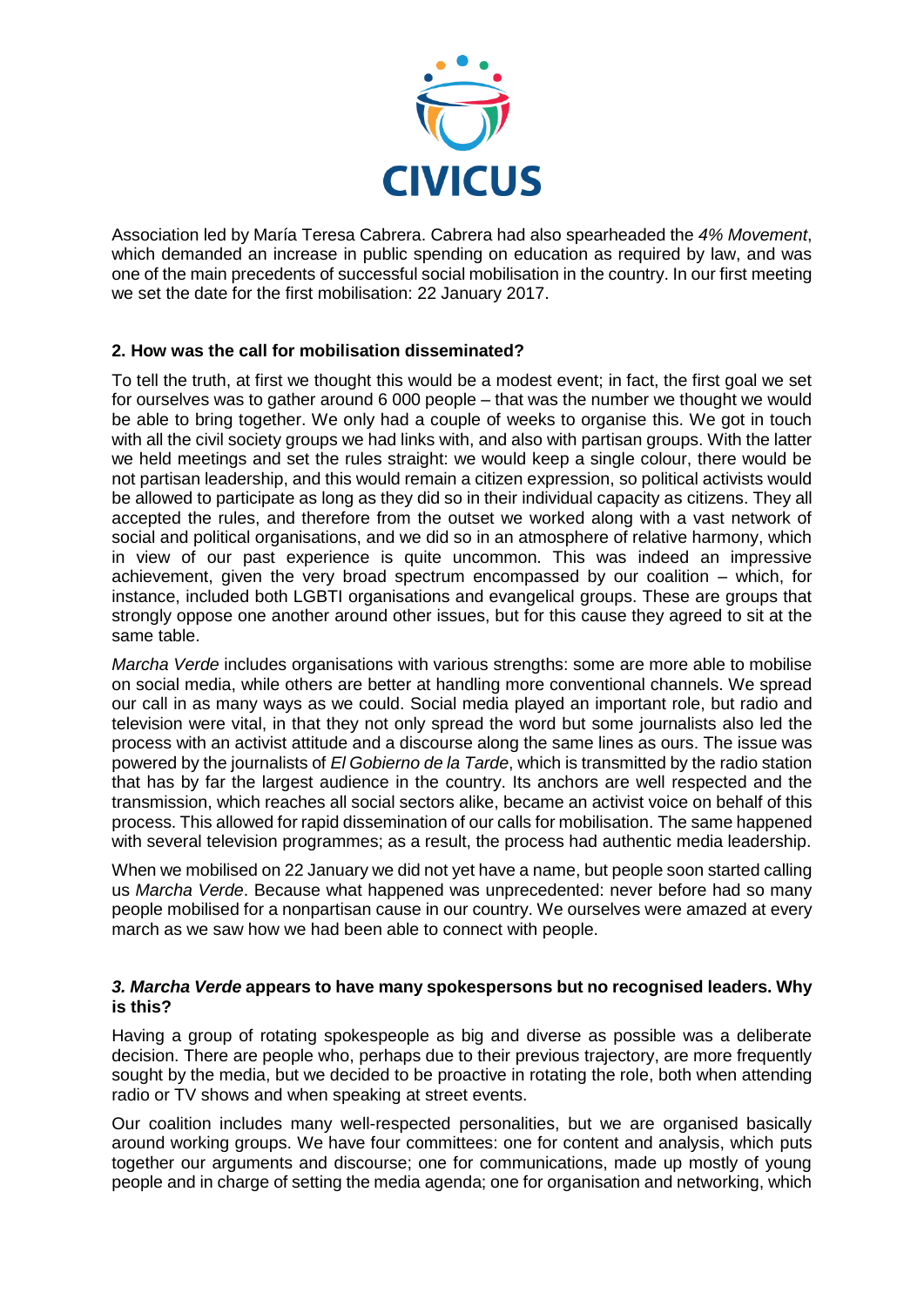

organises mobilisation and extends our network through the territory; and one for funding and resourcing. This has allowed the movement to become operational. And there is a coordination forum that is formed with two representatives from each committee: this functions as our leading team, and we also hold weekly assemblies both in the capital cities and in the regions.

# **4. What was so special about the Odebrecht affair? Why did it cause a different reaction compared to past corruption cases?**

In the Dominican Republic, impunity is almost as old as the republic itself. There have barely ever been any exemplary sanctions against administrative corruption, and over time this has caused great frustration. So why something that has been happening for so long is only causing outrage now, is indeed a good question.

Historically, when polls asked about the country's major problems, corruption always came among the first few mentions. But people believed, and many still do, that there was nothing that could be done about it. In this specific case, though, an important differential element is that the information was coming from abroad, from the United States and Brazil, and that once it began to pour in, the flow of data did not stop. Information about what was happening in other countries, including Brazil of course, but also Colombia, Ecuador, Panama, Peru and Venezuela, also disseminated rapidly. In those countries, investigations were opened and hundreds of businesspeople and public officials were charged, including former ministers and even former presidents.

In that context, many people thought that this time the Dominican government would not be able to manipulate the case, unlike so many times in the past, and that they would have no choice but do something about it, even if unwillingly. Many people are convinced that the government would rather maintain impunity, but that this time they will simply not be able to, particularly if social pressure increases.

Besides, this mobilisation did not come out of nowhere; there were some precedents of successful mobilisation on other issues such as education, and we are building upon those foundations. Although it is true that the issue of corruption and impunity had so far never moved the masses, but just small groups of people.

Once started, however, the process fed on itself. The first mobilisation success, on 22 January, definitely raised the mood. In addition to the usual activists, many people who had never marched in their lives, particularly middle class citizens, marched. And when they arrived at the gathering points they realised they were many. The reality of seeing so many people together fuelled participation: in fact, after the first mobilisation the willingness of people to cooperate was overwhelming.

A few weeks later Gallup conducted a survey according to which 92% of the population supported *Marcha Verde*. At the same time, the government's approval ratings, which were quite high when the process started, began to decrease. In fact, President Medina had possibly been the better rated president ever, in part due to some social measures and particularly because the economy has grown at quite high rates. With a divided opposition, President Medina was re-elected in 2016 thanks to a Constitutional amendment that was introduced with the sole purpose of enabling him to run again. According to available data, however, his approval ratings began to fall shortly after the 22 January march. But unlike it used to, the government has not published any poll results lately. While the political opposition is still in disarray, *Marcha Verde* has become the true opposition, despite the fact that we keep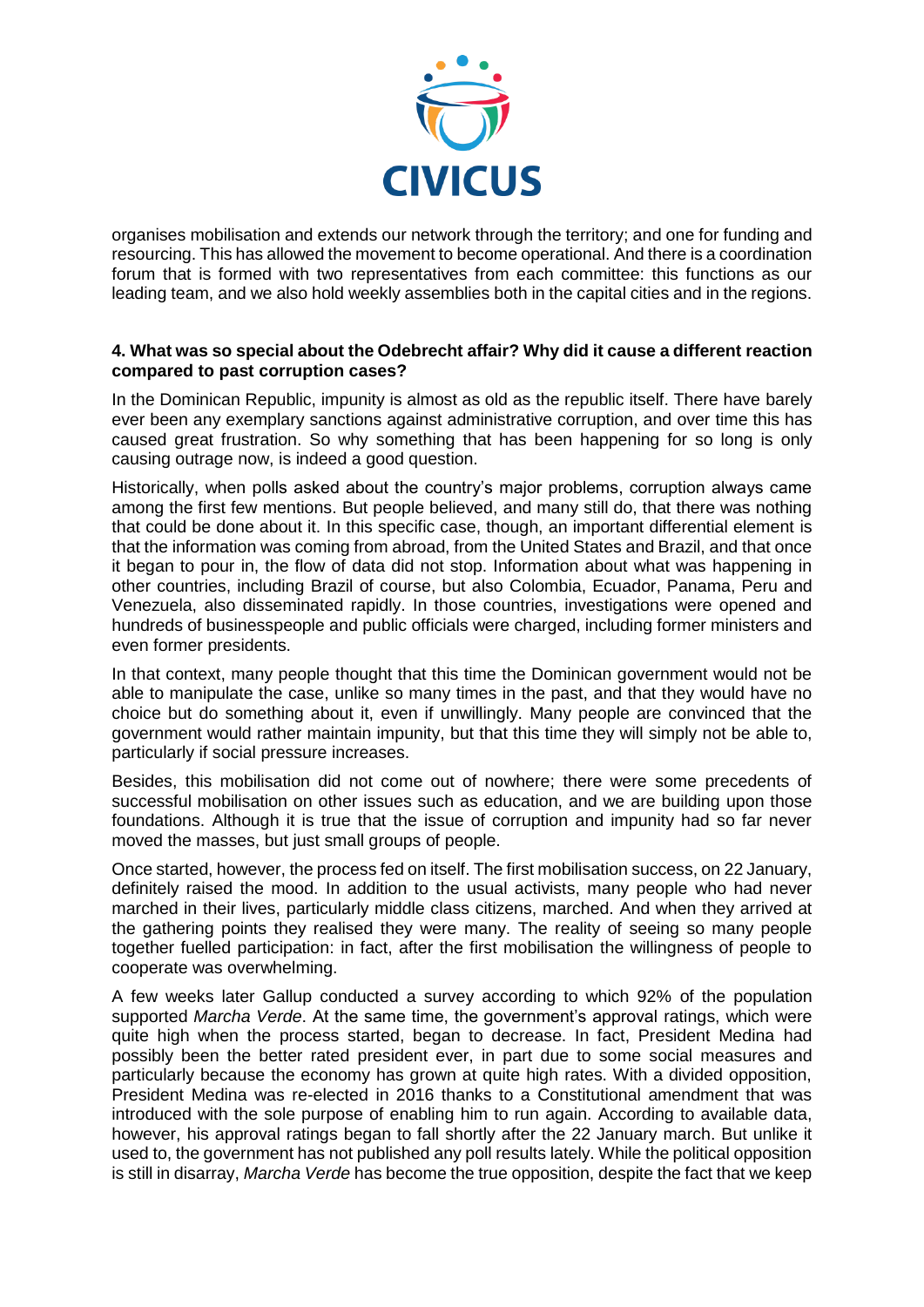

insisting that we want *all* corrupt officials to be punished, whether they served in this administration or in previous ones. Of course, although we do not have favourites, we are putting pressure mostly on the incumbent government because they are basically the ones in a position to respond to our demands.

Other countries involved in the Odebrecht case have more reliable judiciaries, or governments that are showing a more proactive reaction than ours. But in our case an unprecedented citizen reaction has taken place. The Dominican Republic usually lags behind in this respect, but this time we are taking the lead. This fills us with pride and satisfaction.

# **5. What are** *Marcha Verde***'s concrete demands, and how have you carried them forward?**

Our first demand is that a commission of independent prosecutors be formed to carry out the investigation and prosecution in the Odebrecht case. We insist on this because we do not believe in the Public Prosecutor's Office, since the Prosecutor is a member of the ruling party who worked for the president's electoral campaign, and we do not think he could ensure an impartial investigation. We actually asked that the commission be formed under the auspices of the United Nations, within the framework of the Convention against Corruption to which our country is a signatory party. We knew that it was unlikely for this to happen, but we needed to highlight the high levels of government complicity involved.

We also demanded that all officials who received bribes and all Odebrecht executives who paid them be identified and judicially charged, that all current Odebrecht contracts be cancelled, that all public works done by the company be audited, and that all the money in bribes and overpricing be recovered. We also requested an investigation on illicit funding of electoral campaigns.

To circulate our petition we launched a "Green Book" that people could sign in street corners and town squares throughout the country. We got a massive response: within a few weeks we collected more than 300 [000 signatures.](https://listindiario.com/la-republica/2017/02/23/455279/firmas-del-libro-verde-llegan-a-palacio-nacional) Signing implied a greater commitment than simply attending a march, since people had to provide their name, ID number and other personal information. It was an empowerment process; people committed to keep fighting until we achieved our goals. On 22 February we handed the president a notarised document certifying that 312 415 signatures had been collected, and so we made our request official, and instructed the president to respond no later than his annual accountability address to the nation on 27 February.

The process was successful because it helped multiply the organisation, which expanded through the establishment of "green nodes" in various municipalities. Thus the movement grew out of the capital city and got roots in every locality. And the president did pick up the topic in his [speech.](http://eldia.com.do/discurso-integro-del-presidente-danilo-medina/) He assured that he supported the fight against corruption and that all those involved would fall – he literally said that there would be no "sacred cows". But he insisted that the process would be carried out by the Public Prosecutor's Office. That is why we rejected the speech and denounced what we viewed as a contradiction between what the president said and what he did.

Once the signing process was over, in March we launched our [Green Flame campaign,](http://acento.com.do/2017/actualidad/8439642-llama-verde-ilumina-republica-dominicana-exigir-justicia-caso-corrupcion-odebrecht/) which basically consisted of lighting a torch that would travel through the main provinces and towns of the country. This activity was less successful than the signing of the Green Book but it nonetheless allowed us to keep consolidating the movement's structure. As a result of this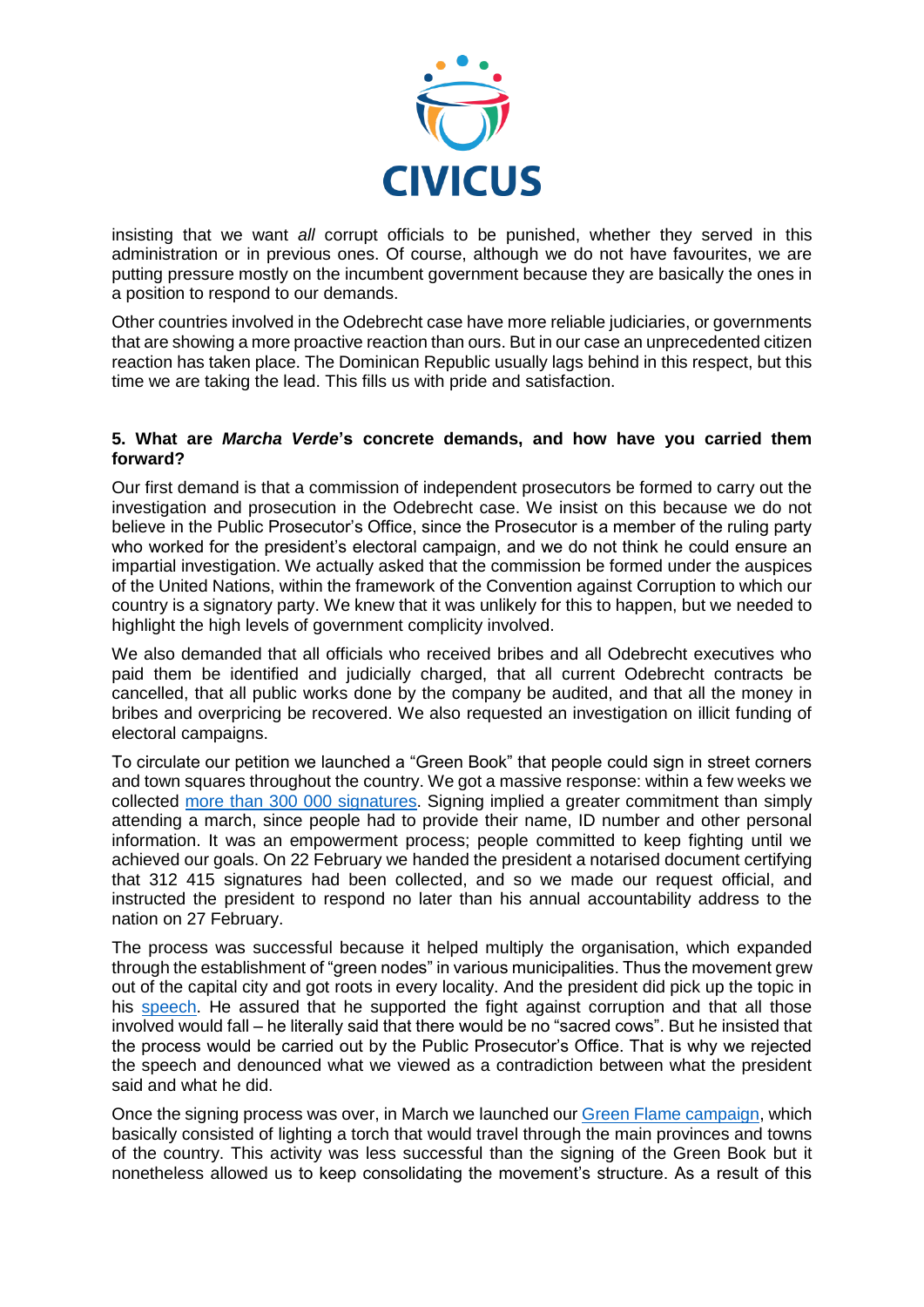

outreach, regional and even sub-regional marches started taking place in all three regions of the country. Each of these marches became the biggest mobilisation event ever to have taken place in these localities' history. We even managed to hold a relatively big march in the Eastern region of the country, the historically least mobilised one and organisationally the weakest.

In recent months we have also focused on an action that we have called "green [neighbourhoods",](https://www.metrord.do/do/noticias/2017/06/25/los-tres-brazos-demas-barrios-sde-se-unen-protestar-la-corrupcion.html) aimed at bringing the struggle for the end of impunity to the poorest sections of the population, which are in fact the most affected by the appropriation of public funds, the payment of bribes and the overpricing of public works. This is an educational and mobilisation campaign that we run in the poorest neighbourhoods, in the course of which we distribute flyers and talk to residents in order to show them what the relationship is between corruption and the lack of services that they experience. We use "bomb data", that is, estimates of the things that could have been done in terms of education, health care, and assistance to mothers or local roads if the stolen money had been invested in improving public services. The idea we try to convey is that impunity rewards thieves while it punishes honest, hard-working people who pay their taxes, because when bribes are paid in order to secure the implementation of overpriced contracts, both the private company and the corrupt public officials are in fact stealing from honest citizens. That is why we insist that the stolen money needs to be recovered and invested in a way that helps meet people's needs. This is how we have increased awareness of the evils of corruption among the most impoverished sectors of society.

Nothing really happened until May: the government had reached an agreement with the company, which we rejected and described as an impunity agreement, and no court cases had been filed. In exchange for the provision of information that would allow for the prosecution of local officials and a \$184-million fine to be paid in instalments, the company would be able to continue operating in the country and would not face any legal proceedings. But in mid-May the Attorney General's Office received documentation from Brazil regarding the bribes paid by Odebrecht in our country, and shortly afterwards [arrest warrants](http://cnnespanol.cnn.com/2017/05/29/arrestan-a-6-exfuncionarios-de-republica-dominicana-por-investigacion-de-odebrecht/) were issued and executed against fourteen high-profile politicians, officials and former officials. Although the investigations showed that the largest amounts of bribes had been paid after 2012, however, most of the offenders were former officials who had served under previous administrations. Odebrecht's largest project, the [Punta Catalina](https://www.metrord.do/do/destacado/2017/06/01/pta-catalina-obra-maestra-de-sobornos-por-odebrecht.html) thermoelectric power plant, was left out of the investigation. This is actually the current government's flagship public works initiative, and there are reasons to suspect it is also the Odebrecht project that most incriminates it. When proposed, it received much criticism from civil society and the political opposition, for both environmental and overpricing reasons, and it was awarded to Odebrecht even though the company had made the highest bid. Also excluded from the investigation were the crimes of illegal funding of political campaigns, and public works overpricing. So the government is obviously hiding part of the truth. They are excluding from the investigation the most controversial projects, the most compromising issues, and the people with the closest ties to the president; instead, they are only investigating those they find it impossible to exonerate because of the amount of evidence against them.

As a result, our position was to treat the arrests as a victory brought about by citizen pressure, but also as not good enough, given that not nearly all those who had received bribes were arrested, neither those who had paid the bribes, provided illicit campaign funding or inflated public works costs. In media terms we already won the debate, but in order to maintain the pressure we are currently planning another national march for 16 July, in which we are going to address our list of demands directly to the president.

It should be noted that an additional demand has been added to our list since the arrests: we want a clean-up of the judiciary. We have specifically singled out some judges who have